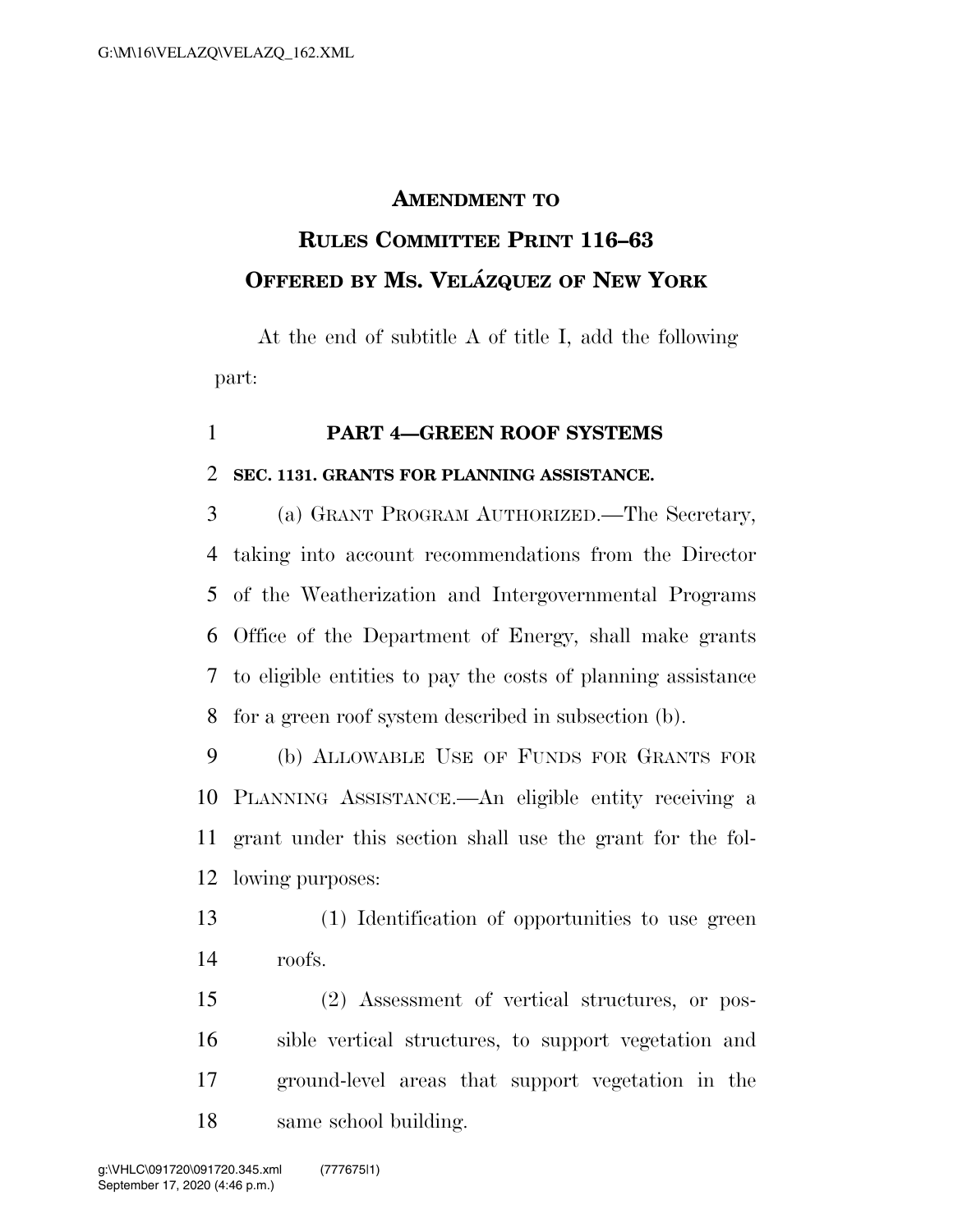| $\mathbf{1}$   | (3) Permitting and siting issues, including po-     |  |  |  |
|----------------|-----------------------------------------------------|--|--|--|
| $\overline{2}$ | tential synergy of the green roof with green roofs, |  |  |  |
| 3              | green walls, and rain gardens in neighboring build- |  |  |  |
| $\overline{4}$ | ings.                                               |  |  |  |
| 5              | (4) Business planning and financial analysis.       |  |  |  |
| 6              | (5) Architectural and engineering analysis, in-     |  |  |  |
| 7              | cluding analysis of-                                |  |  |  |
| 8              | (A) a site to determine required structural         |  |  |  |
| 9              | loading capacity;                                   |  |  |  |
| 10             | (B) plans for material transportation to            |  |  |  |
| 11             | roof;                                               |  |  |  |
| 12             | (C) the distribution of material and equip-         |  |  |  |
| 13             | ment during construction;                           |  |  |  |
| 14             | (D) plans for reinforcement of roof;                |  |  |  |
| 15             | (E) plans for structural safety;                    |  |  |  |
| 16             | (F) plans to increase available loading;            |  |  |  |
| 17             | (G) plans to determine need and location            |  |  |  |
| 18             | of vegetation-free zones for access to mechan-      |  |  |  |
| 19             | ical equipment, roof parapets, and other com-       |  |  |  |
| 20             | mon roof structures;                                |  |  |  |
| 21             | (H) plans for need for permanent or semi-           |  |  |  |
| 22             | permanent irrigation systems to provide supple-     |  |  |  |
| 23             | mental water during times of drought; and           |  |  |  |
| 24             | (I) plans to determine need for a leak de-          |  |  |  |
| 25             | tection system.                                     |  |  |  |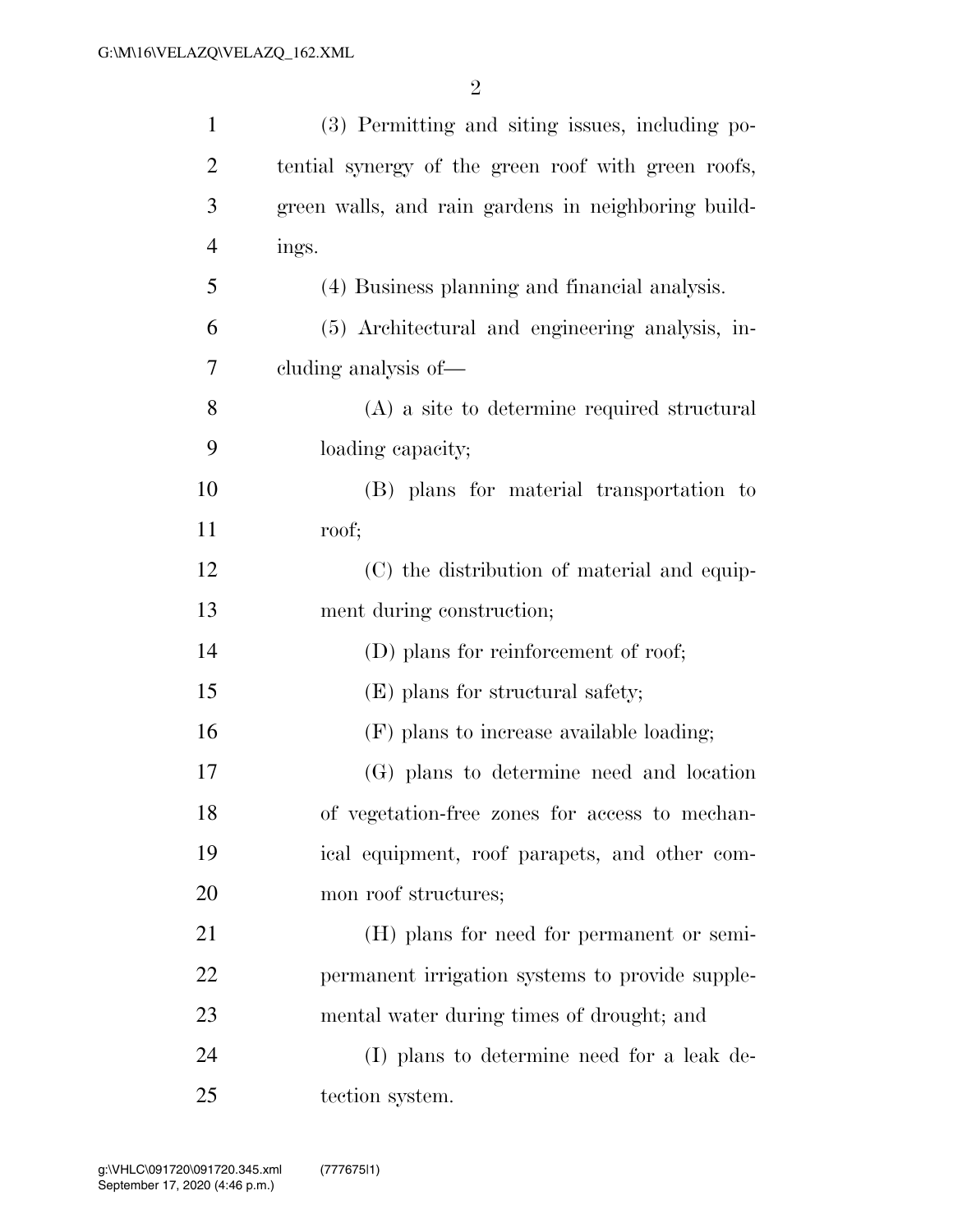| $\mathbf{1}$   | $(6)$ Cost estimation, including-                              |  |  |  |
|----------------|----------------------------------------------------------------|--|--|--|
| $\overline{2}$ | $(A)$ technical information on the cost of                     |  |  |  |
| 3              | construction (market prices, labor, materials,                 |  |  |  |
| $\overline{4}$ | and transportation);                                           |  |  |  |
| 5              | (B) a life cycle cost analysis;                                |  |  |  |
| 6              | (C) an estimate of operational costs; and                      |  |  |  |
| 7              | (D) an estimate of costs to include rec-                       |  |  |  |
| 8              | reational space in order to meet the require-                  |  |  |  |
| 9              | ments of title III of the Americans with Disabil-              |  |  |  |
| 10             | ities Act of 1990 (42 U.S.C. 12101 et seq.).                   |  |  |  |
| 11             | (7) Grant writing services, including reimburse-               |  |  |  |
| 12             | ment for grant writing services used to obtain a               |  |  |  |
| 13             | grant under this section.                                      |  |  |  |
| 14             | (c) APPLICATION.—To receive a grant under this sec-            |  |  |  |
|                | tion, an eligible entity shall submit to the Secretary an      |  |  |  |
| 15             |                                                                |  |  |  |
| 16             | application at such time, in such manner, and containing       |  |  |  |
| 17             | such information as the Secretary may require.                 |  |  |  |
| 18             | SEC. 1132. PUBLIC SCHOOL GREEN ROOF INSTALLATION               |  |  |  |
| 19             | <b>GRANT PROGRAM.</b>                                          |  |  |  |
| 20             | (a) PUBLIC SCHOOL GREEN ROOF INSTALLATION                      |  |  |  |
| 21             | PROGRAM.—Not later than 1 year after the date of the           |  |  |  |
| 22             | enactment of this Act, the Secretary shall award grants,       |  |  |  |
| 23             | on a competitive basis, to eligible entities to install an ex- |  |  |  |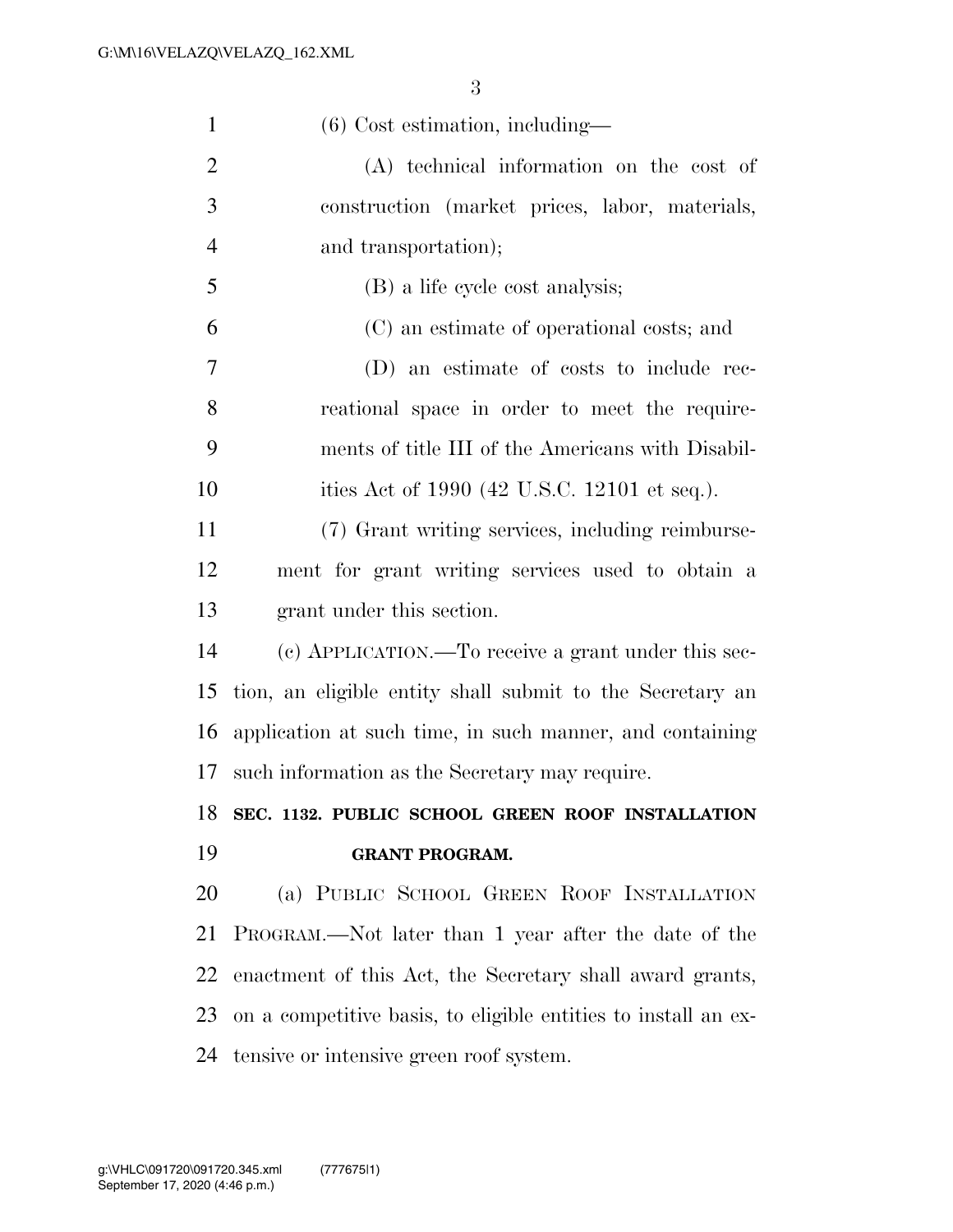(b) APPLICATION.—To receive a grant under sub- section (a), an eligible entity shall submit to the Secretary an application at such time, in such manner, and con- taining such information as the Secretary may require, which shall include— (1) a letter of compliance from local regulatory bodies to— (A) certify a complete review of proposed design to ensure that it meets municipal re- quirements; (B) ensure that installation is carried out in accordance with local standards and incentive program performance requirements (if avail- able); (C) determine requirements for issuing permits; (D) determine occupancy requirements for fire codes; and (E) ensure projects meet the minimum performance standard specified within the Liv-21 ing Architecture Performance Tool (LAPT) rat- ing system for green roofs and walls; and (2) a complete description of the eligible enti- ty's plan for the installation and operation of a green roof system, including descriptions of—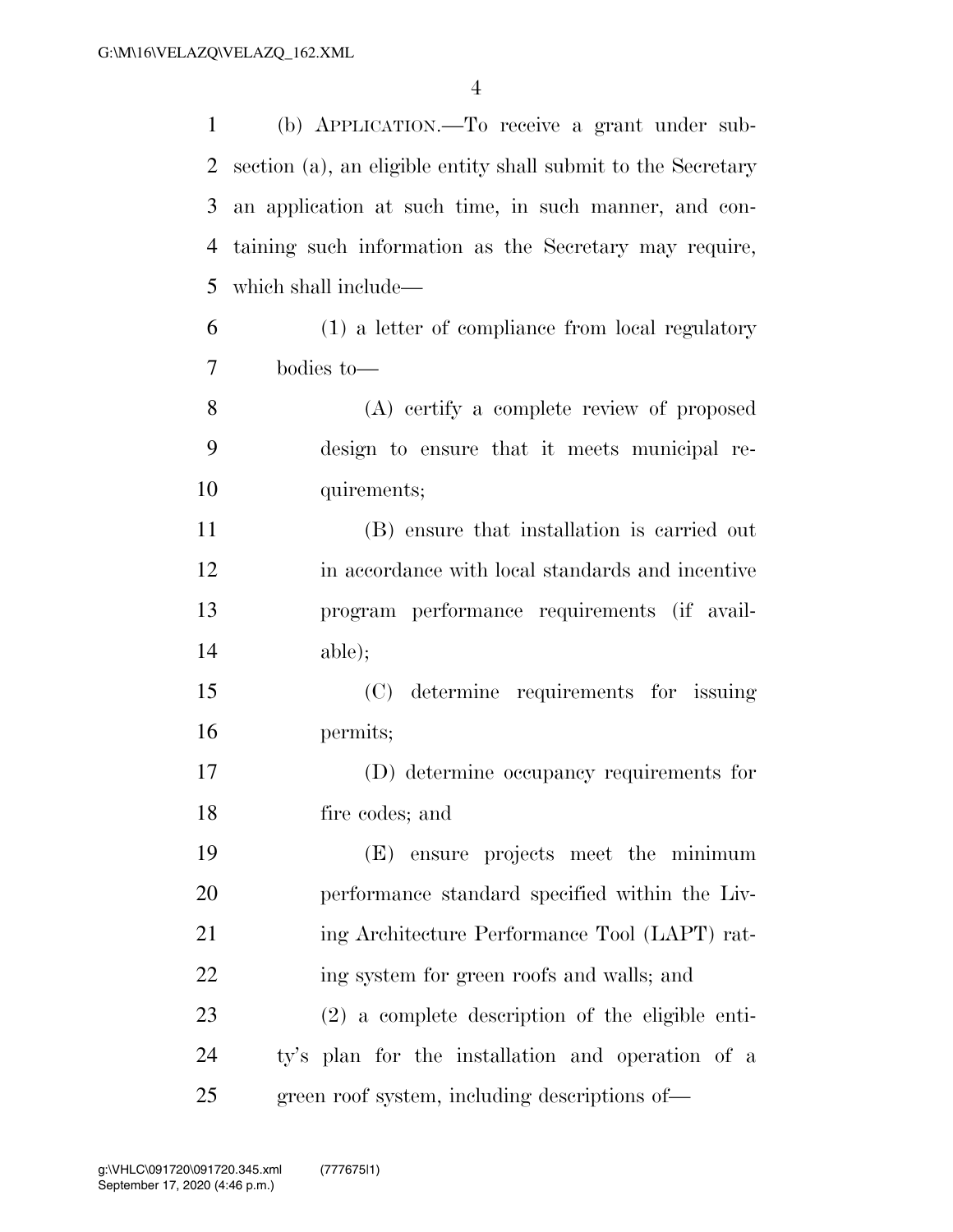| $\mathbf{1}$   | (A) the hiring criteria and qualifications       |
|----------------|--------------------------------------------------|
| $\overline{2}$ | for green roof installation and maintenance per- |
| 3              | sonnel with the inclusion of local workforce     |
| $\overline{4}$ | trainees, including at least one Green Roof Pro- |
| 5              | fessional (GRP) as accredited by the Green       |
| 6              | Roof Industry Association;                       |
| $\overline{7}$ | (B) the methods for the green roof instal-       |
| 8              | lation and maintenance;                          |
| 9              | (C) a plan for utilization of the green roof,    |
| 10             | including weatherization, recreational space,    |
| 11             | education, food production, or whether access    |
| 12             | and utilization will be extended to members of   |
| 13             | the neighborhood;                                |
| 14             | (D) a plan for intensive green roof applica-     |
| 15             | tions that include recreational space use to     |
| 16             | meet the requirements of title III of the Ameri- |
| 17             | cans with Disabilities Act of 1990 (42 U.S.C.    |
| 18             | 12101 et seq.);                                  |
| 19             | (E) a strategy for increasing energy effi-       |
| 20             | ciency and reducing heat reflection; and         |
| 21             | $(F)$ a plan for hiring low-income individ-      |
| 22             | uals or individuals registered with a one-stop   |
| 23             | career center for installation and maintenance   |
| 24             | positions.                                       |
| 25             | (3) the eligible entity's maintenance plan.      |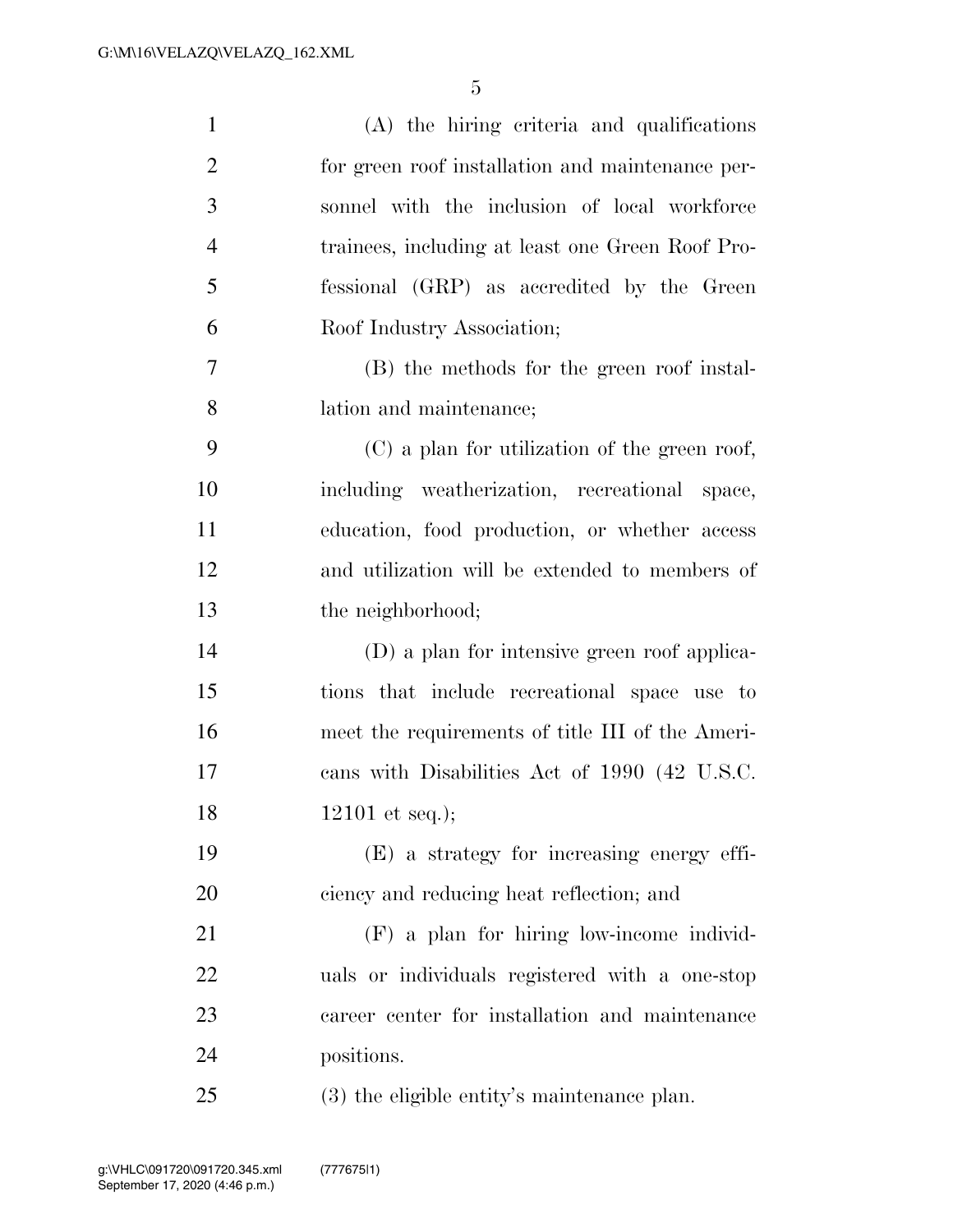(c) PRIORITY.—In awarding grants under subsection (a), the Secretary shall give priority to eligible entities in which not fewer than 30 percent of students served by such entities are from families with incomes below the pov-erty line.

 (d) INSTALLATION.—Not later than 4 years after re- ceiving a grant under subsection (a), an eligible entity shall complete installation of a green roof system.

 (e) MAINTENANCE OF INFRASTRUCTURE.—In addi- tion to receiving a grant under subsection (a), each eligible entity that meets the installation requirements of sub- section (d) shall receive additional funding for an addi- tional 4-year period for maintenance activities, which may include the following:

 (1) Conducting routine inspections throughout the year to monitor the condition of the green roof and surrounding roof areas and structures, espe-cially after storm events.

 (2) Monitoring plant health and replacing any plants, as necessary.

 (3) Noting any areas impacted by rooftop microclimates (including wind erosion, shady spots, exhaust vents, drip edges, and intense reflected light) where replanting may not be successful, and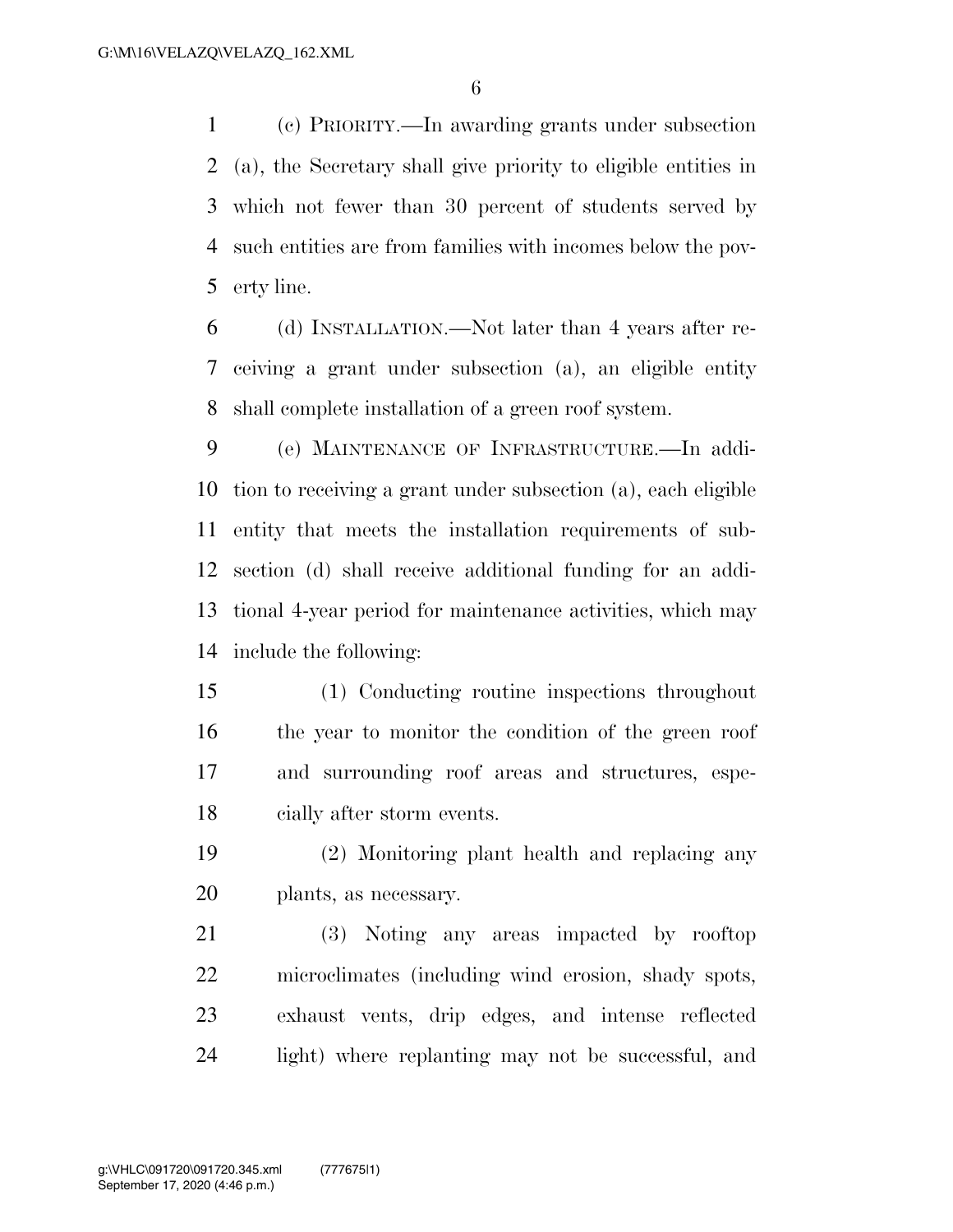alternate planting types, planting techniques, or an alternate approach may be necessary.

 (4) Watering nonirrigated systems during pro- longed drought periods and maintenance of any irri-gation system for the green roof.

 (5) Addressing weeds and pests when needed using organic, essential-oils based products.

 (6) For intensive green roofs where more highly diverse plant groups and types are used, ensuring plant maintenance and care is generally consistent with the requirements of ground-level landscaping, including consultation with a horticulturalist, agron-omist, or landscape professional.

(7) Engaging local workforce trainees.

### **SEC. 1133. REPORT TO THE CONGRESS.**

 Not later than 1 year after the date of the enactment of this Act, the Secretary shall submit a report to the Committee on Energy and Commerce of the House of Representatives and the Committee on Health, Education, Labor, and Pensions of the Senate, and make publically available on the internet website of the Department of En-ergy, a report describing—

 (1) each grant application received under this part; and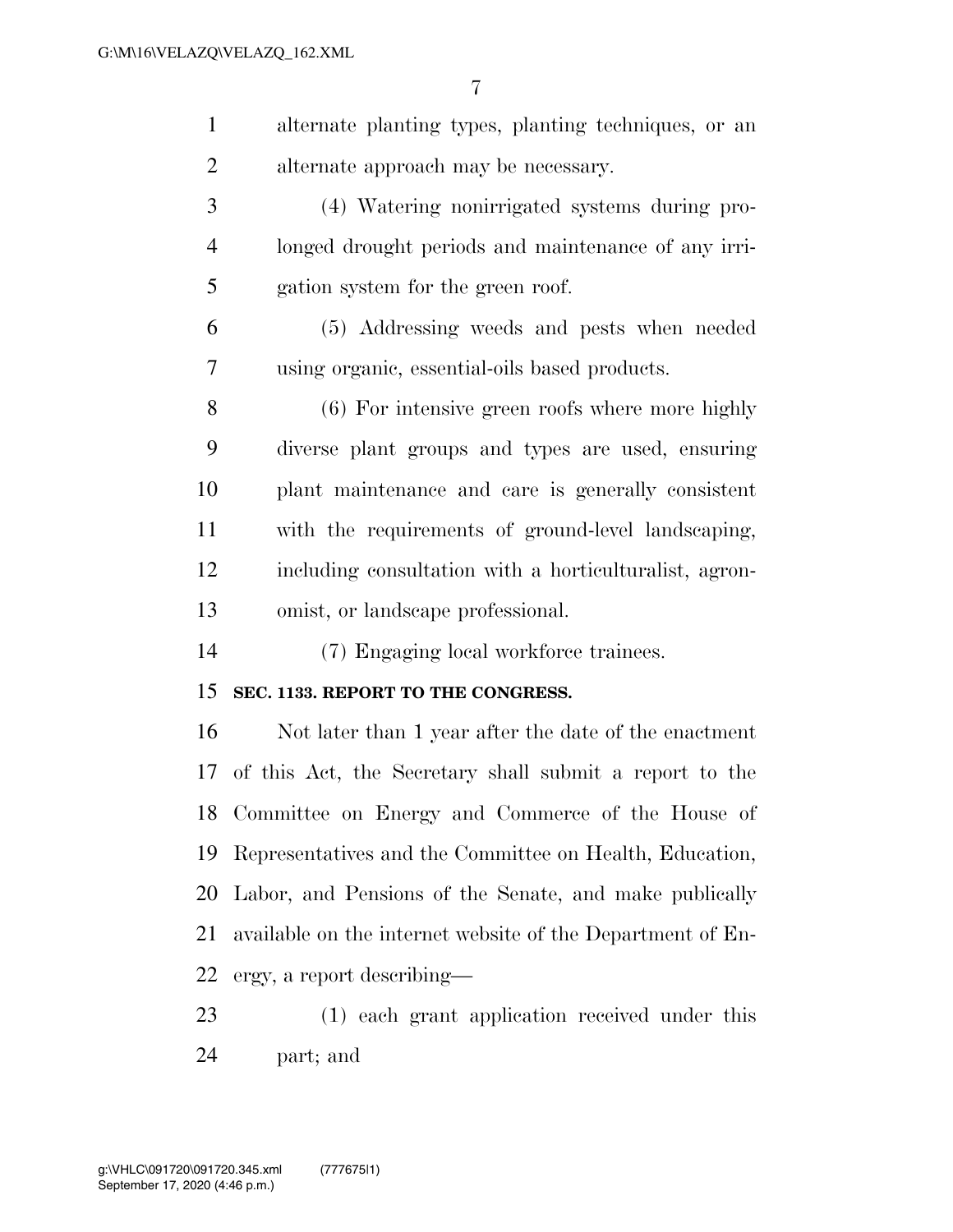| $\mathbf{1}$   | (2) any grants awarded under this part, includ-       |  |  |  |  |
|----------------|-------------------------------------------------------|--|--|--|--|
| $\overline{2}$ | $ing$ —                                               |  |  |  |  |
| 3              | (A) the name and location of the eligible             |  |  |  |  |
| $\overline{4}$ | entity;                                               |  |  |  |  |
| 5              | (B) the total amount of the grant;                    |  |  |  |  |
| 6              | (C) the date on which the grant was                   |  |  |  |  |
| 7              | awarded; and                                          |  |  |  |  |
| 8              | (D) any other data the Secretary deter-               |  |  |  |  |
| 9              | mines to be necessary for an evaluation of the        |  |  |  |  |
| 10             | benefits of a public school green roof.               |  |  |  |  |
| 11             | SEC. 1134. DEFINITIONS.                               |  |  |  |  |
| 12             | In this part:                                         |  |  |  |  |
| 13             | (1) ELEMENTARY SCHOOL.—The term "elemen-              |  |  |  |  |
| 14             | tary school" has the meaning given the term in sec-   |  |  |  |  |
| 15             | tion 8101 of the Elementary and Secondary Edu-        |  |  |  |  |
| 16             |                                                       |  |  |  |  |
|                | cation Act of $1965$ (20 U.S.C. 7801), except that    |  |  |  |  |
| 17             | such section shall be applied as if the term "State", |  |  |  |  |
| 18             | as it appears in such section, had the meaning given  |  |  |  |  |
| 19             | such term in this section.                            |  |  |  |  |
| 20             | (2) ELIGIBLE ENTITY.—The term "eligible enti-         |  |  |  |  |
| 21             | $ty"$ means—                                          |  |  |  |  |
| 22             | (A) a public elementary school or sec-                |  |  |  |  |
| 23             | ondary school;                                        |  |  |  |  |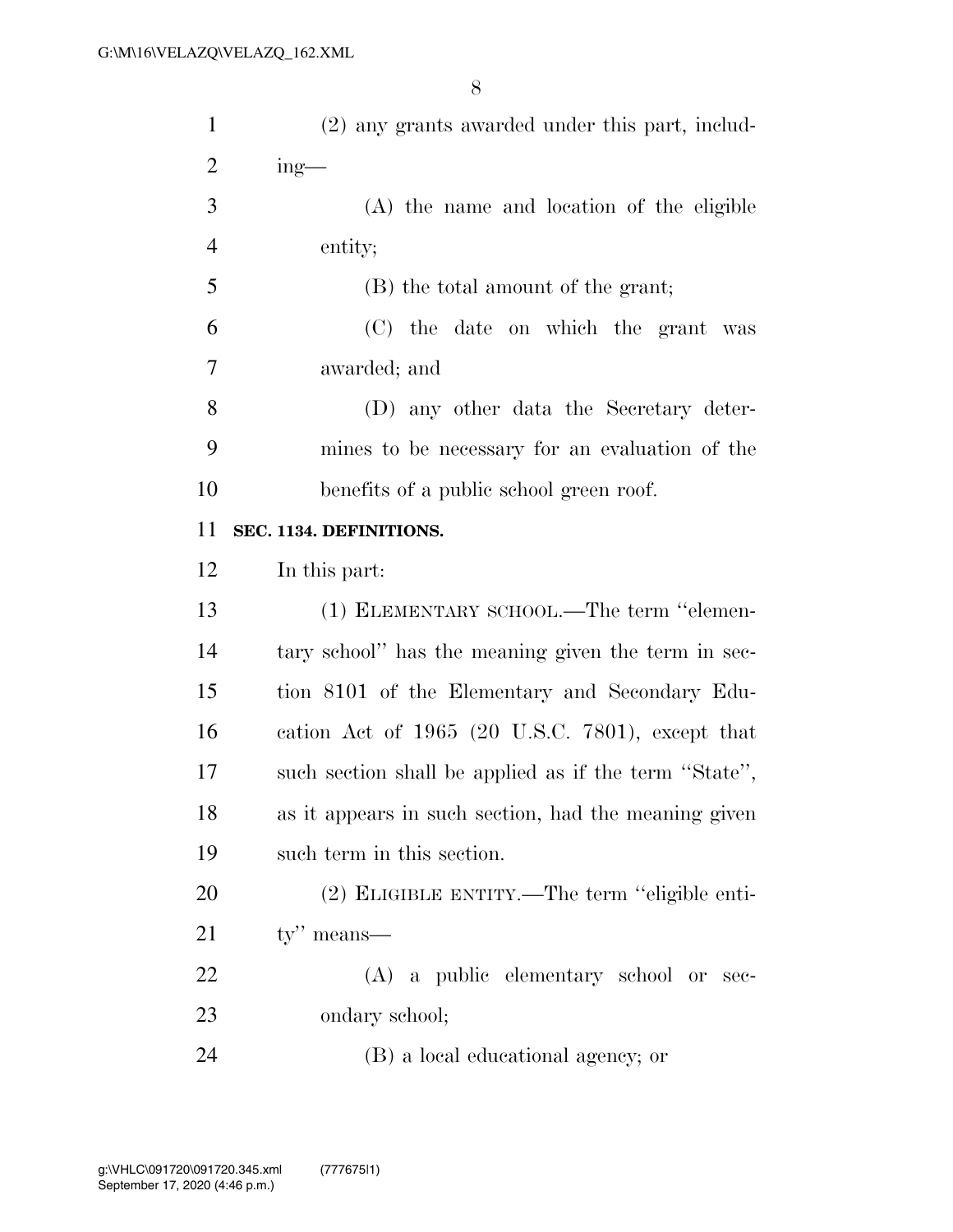| $\mathbf{1}$   | (C) a partnership between a nonprofit or-              |  |  |  |
|----------------|--------------------------------------------------------|--|--|--|
| $\overline{c}$ | ganization and an entity described in para-            |  |  |  |
| 3              | graphs $(1)$ or $(2)$ .                                |  |  |  |
| 4              | $(3)$ GREEN ROOF.—The term "green roof"                |  |  |  |
| 5              | means a layer of vegetation planted over a water-      |  |  |  |
| 6              | proofing system or waterproof management practice      |  |  |  |
| 7              | that is installed on top of a flat or slightly sloped  |  |  |  |
| 8              | roof that may support plant growth, including—         |  |  |  |
| 9              | (A) an extensive green roof with a growing             |  |  |  |
| 10             | media layer that is up to 6 inches thick; or           |  |  |  |
| 11             | (B) an intensive green roof with a growing             |  |  |  |
| 12             | media layer that is 6.0 to 48 inches thick.            |  |  |  |
| 13             | (4) INDIAN TRIBE.—The term "Indian tribe"              |  |  |  |
| 14             | has the meaning given the term in section 4 of the     |  |  |  |
| 15             | Indian Self-Determination and Education Assistance     |  |  |  |
| 16             | Act (25 U.S.C. 5304).                                  |  |  |  |
| 17             | (5) LOCAL EDUCATIONAL AGENCY.—The term                 |  |  |  |
| 18             | "local educational agency" has the meaning given       |  |  |  |
| 19             | the term in section 8101 of the Elementary and Sec-    |  |  |  |
| 20             | ondary Education Act of 1965 (20 U.S.C. 7801), ex-     |  |  |  |
| 21             | cept that such section shall be applied as if the term |  |  |  |
| 22             | "State", as it appears in such section, had the        |  |  |  |
| 23             | meaning given such term in this section.               |  |  |  |
| 24             | $(6)$ LOW-INCOME INDIVIDUAL.—The term "low-            |  |  |  |
| 25             | income individual" means, with respect to any cal-     |  |  |  |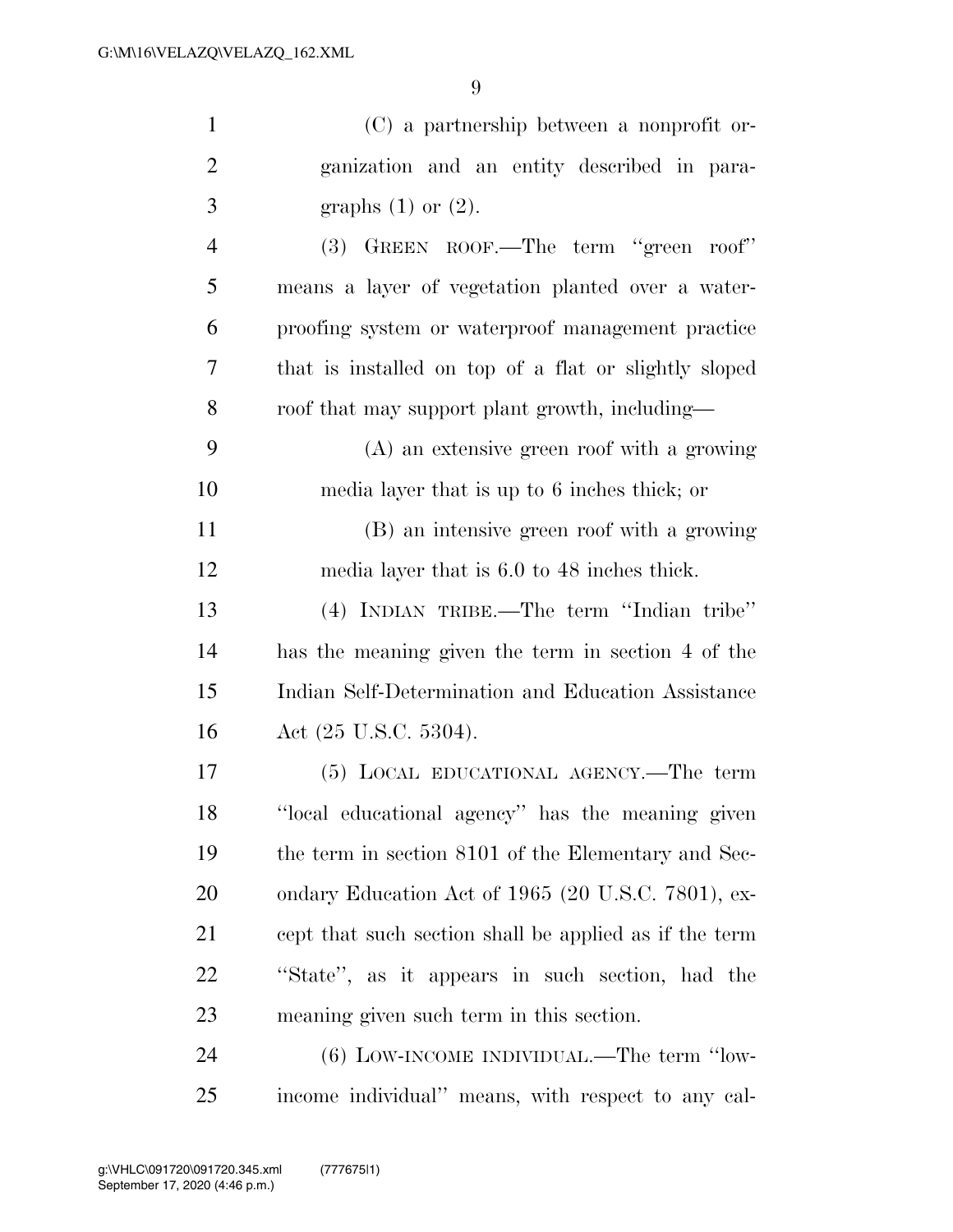endar year, any individual who lives in a household that has a gross income that does not exceed 300 percent of the poverty line.

 (7) NONPROFIT ORGANIZATION.—The term ''nonprofit organization'' means an organization de-6 scribed in section  $501(e)(3)$  of the Internal Revenue Code of 1986 which is exempt from taxation under section 501(a) of such Code.

 (8) ONE-STOP CAREER CENTER.—The term ''one-stop career center'' means a comprehensive one-stop center described in section 361.305 of title 34, Code of Federal Regulations (as in effect on the date of the enactment of this Act).

 (9) POVERTY LINE.—The term ''poverty line'' has the meaning given the term in section 8101 of the Elementary and Secondary Education Act of 1965 (20 U.S.C. 7801).

18 (10) SECONDARY SCHOOL.—The term "sec- ondary school'' has the meaning given the term in section 8101 of the Elementary and Secondary Edu- cation Act of 1965 (20 U.S.C. 7801), except that such section shall be applied as if the term ''State'', as it appears in such section, had the meaning given such term in this section.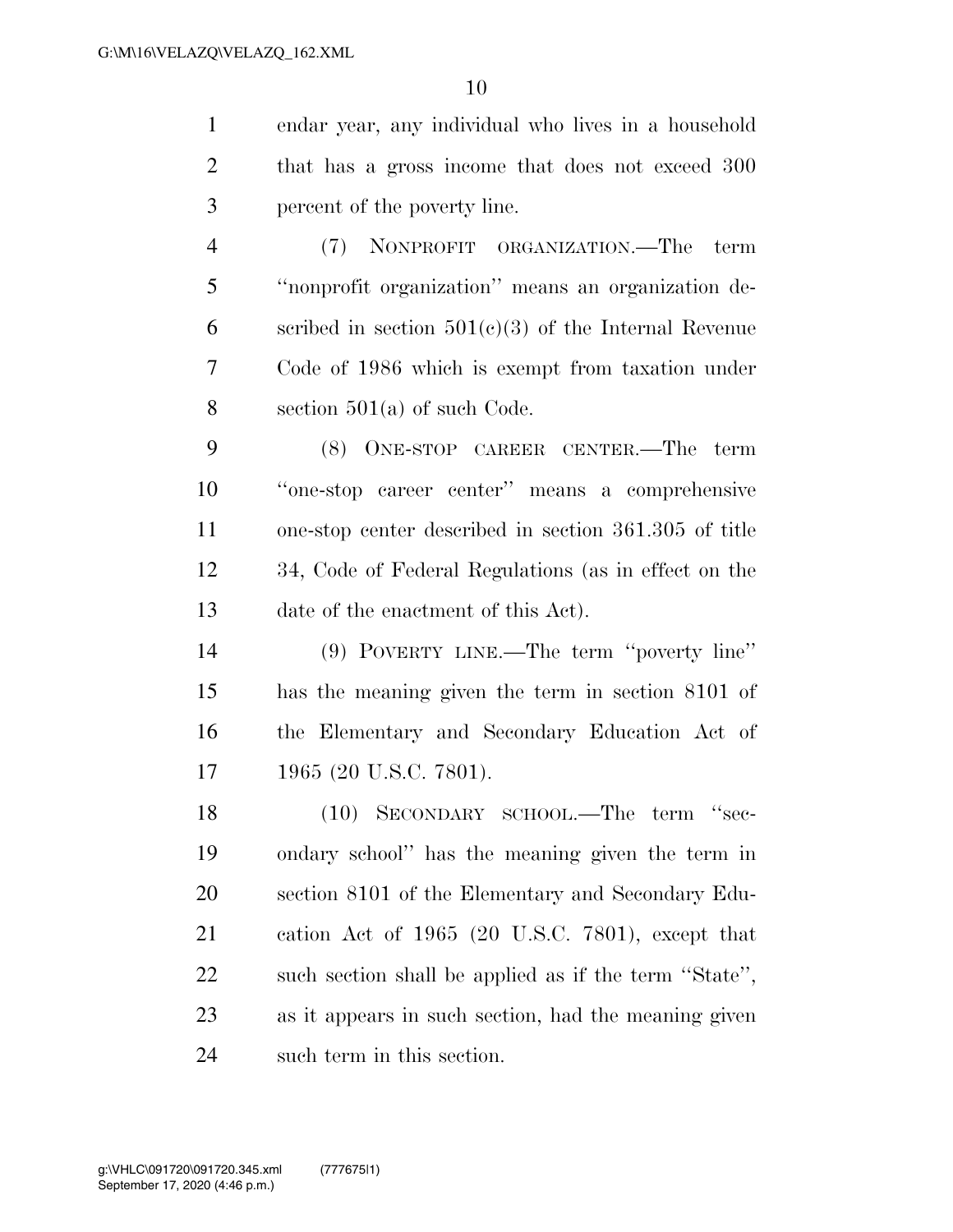| $(11)$ SECRETARY.—The term "Secretary" |  |
|----------------------------------------|--|
| means the Secretary of Energy.         |  |

 (12) STATE.—The term ''State'' means each of the 50 States and the District of Columbia, each of territories, and each of the Indian tribes.

 (13) TERRITORY.—The term ''territory'' means the United States Virgin Islands, Puerto Rico, Guam, American Samoa, and the Commonwealth of the Northern Mariana Islands.

 (14) WEATHERIZATION.—The term ''weather- ization'' means the practice of protecting a building and its interior from the elements, particularly from sunlight, precipitation, and wind, and of modifying a building to reduce energy consumption and opti-mize energy efficiency.

#### **SEC. 1135. AUTHORIZATION OF APPROPRIATIONS.**

 (a) APPROPRIATION FOR GRANTS FOR PLANNING AS- SISTANCE.—There is authorized to be appropriated \$100,000,000 to carry out section 1131 for each of fiscal years 2021 through 2025.

 (b) APPROPRIATION FOR GREEN ROOF INSTALLA- TION.—There is authorized to be appropriated \$300,000,000 to award grants under section 1132(a) for each of fiscal years 2022 through 2025.